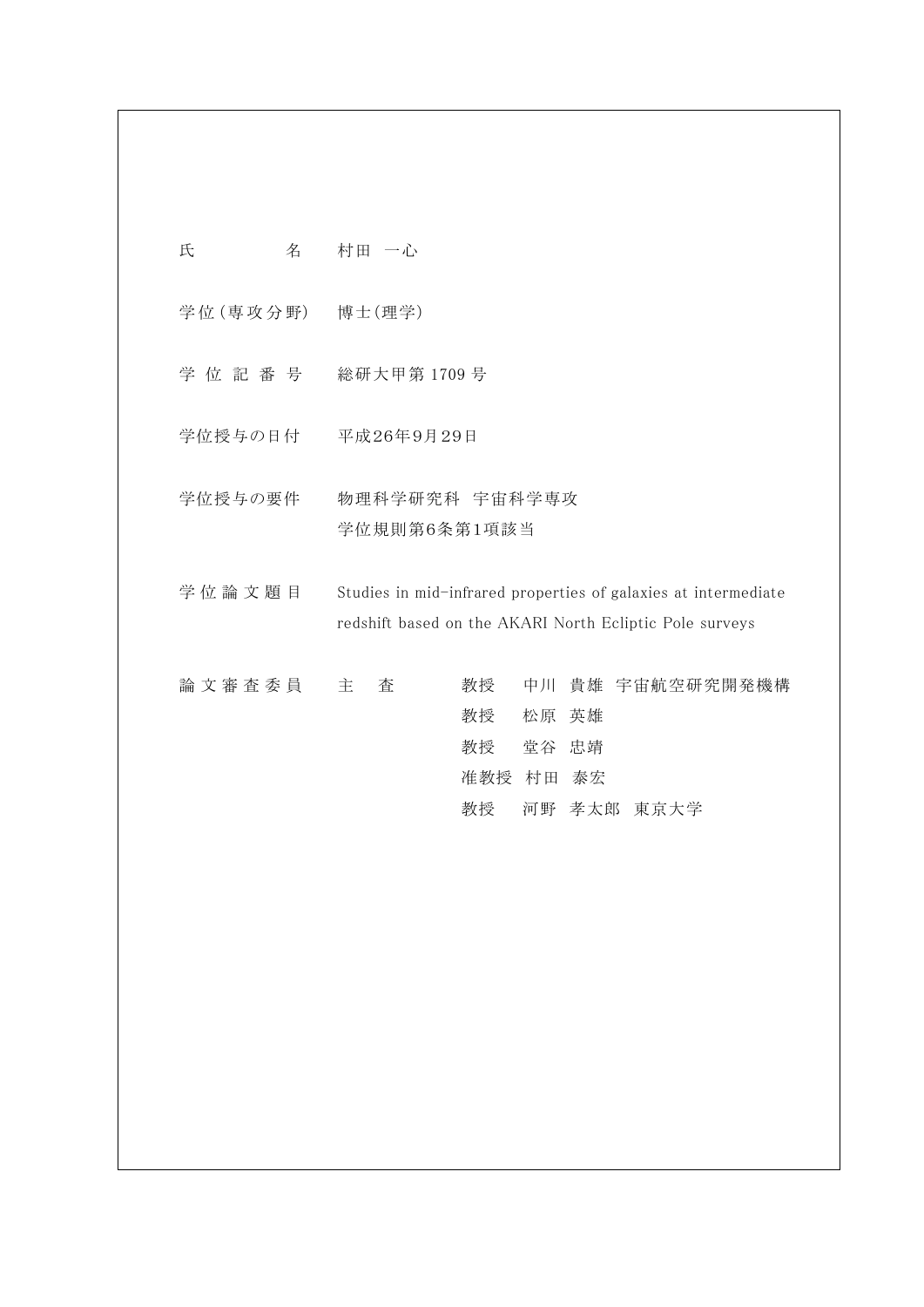## 論文内容の要旨

Summary of thesis contents

In this thesis, mid-infrared properties of galaxies are investigated with data from the AKARI North Ecliptic Pole surveys (NEP-surveys). For many years, for the understanding of galaxy evolution and formation, many researches have been conducted in various ranges of wavelengths. However, previous studies did not pay much attention to dust features in galaxies at intermediate redshift due to sparse filter sampling of previous telescopes, although the dust features have much information of the star-formation and physical conditions of the interstellar matters. On the other hand, the AKARI NEP-surveys have been carried out with a continuous mid-infrared wavelength coverage of Infrared Camera on-board AKARI satellite. With this survey data, three studies are carried out in this thesis.

First, the catalogue of the AKARI NEP-Deep survey is revised by devising new image analysis methods. Although this survey has an unique advantage of continuous filter coverage from 2 to 24 **μ**m over nine photometric bands, the initial version of the survey catalogue left room for improvement in the image analysis stage; the original images were strongly degraded due to anomalous behaviour of the detector and the optical system. In this study, new image analysis methods are devised and all the images are reanalysed for the improvement of the detection limit and the reliability of the source extraction. The scattered light and stray light from the Earth limb are removed, and artificial patterns in the images are corrected by creating appropriate templates. Artificial sources due to bright sources are also removed by using their properties or by masking them out visually. Detection images are produced by stacking six mid-infrared bands for the mid-infrared source extraction. This reduces the sky noise and faint sources can be extracted more reliably. As a result, the detection limits of all mid-infrared bands are improved by 20%, and the total number of detected objects is increased from 7300 into 9560. The 5 **σ** detection limits in the catalogue are 11, 9, 10, 30, 34, 57, 87, 93 and 256 **μ**Jy in the N2, N3, N4, S7, S9W, S11, L15, L18W and L24 bands respectively. The 1 **σ** astrometric accuracies of these band detections are 0.48, 0.52, 0.55, 0.99, 0.95, 1.1, 1.2, 1.3 and 1.6 arcsec respectively. The false-detection rate of all nine bands is decreased to less than 0.3%.

Second, the galaxy-number counts of the nine AKARI/IRC bands are presented. We perform source extraction on the revised images in order to produce reliable number counts. Completeness and difference between observed and intrinsic magnitudes are corrected through a Monte Carlo Simulation. Stellar contribution is subtracted by using stellar fraction estimated with optical data. The resultant source counts are provided down to the 80 % completeness limit; 0.18, 0.16, 0.10, 0.05, 0.06, 0.10, 0.15, 0.16, and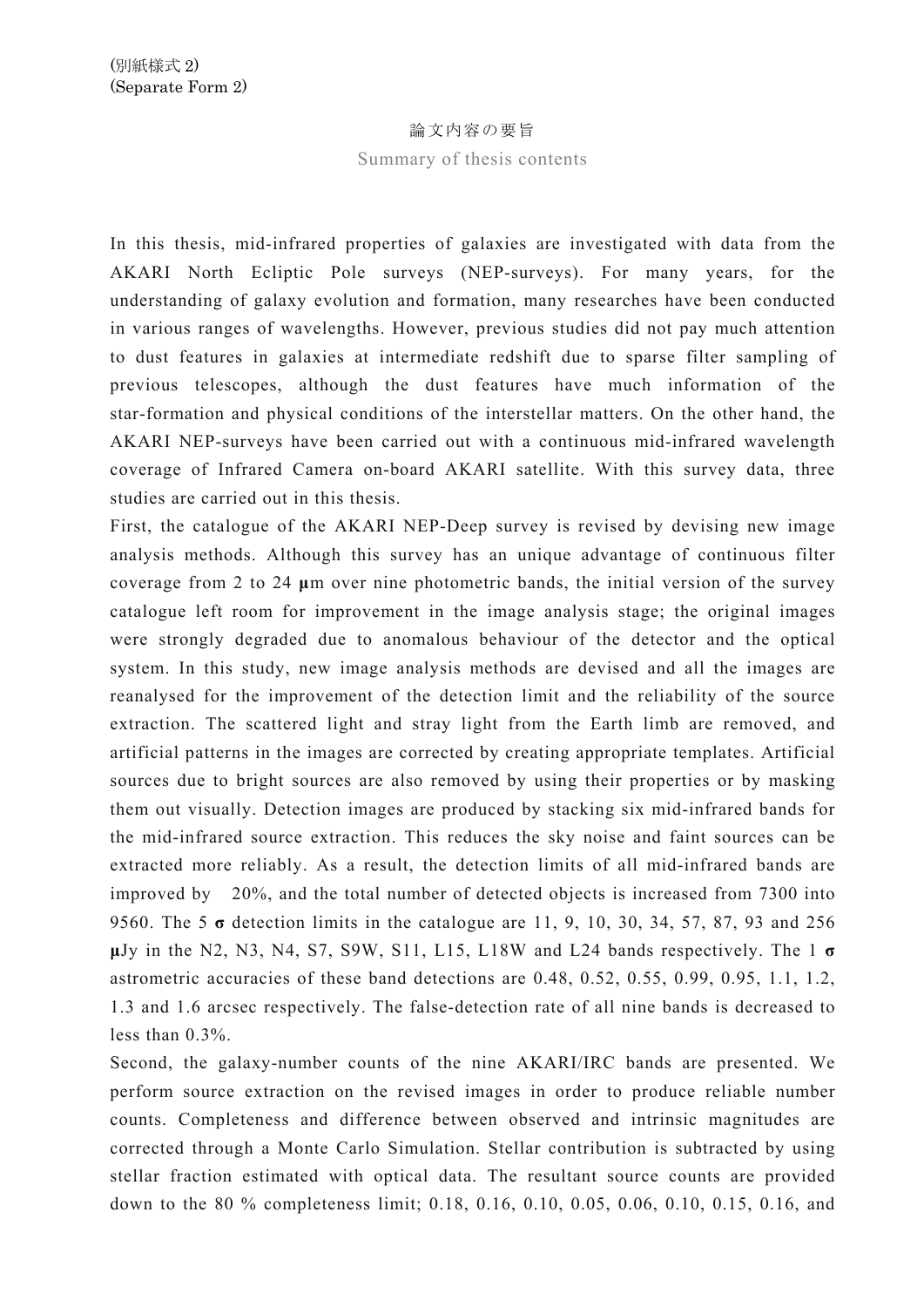0.44 mJy in the 2.4, 3.2, 4.1, 7, 9, 11, 15, 18 and 24 **μ**m bands. At bright side of the counts of all bands, the counts show a flat distribution, consistent with the Euclidean Universe while the faint side shows a deviation, which suggests an evolution in the galaxy population at early universe. The counts are compared with the previous galaxy counts at similar waveband, and they are consistent with each other. The counts are also compared with evolutionary models, showing good agreements with each other. The model with spectral energy distribution (SED) evolution implies that ULIRGs at z 1 have a local LIRG SED. By integrating the models down to the 80% completeness limits, it is calculated that the AKARI NEP-survey revolved 20-50% of the cosmic infrared background, depending on the wavebands.

Finally, the behaviour of the polycyclic aromatic hydrocarbon emission is investigated at redshift range of z=0.3-1.4. This study is conducted with 1868 samples from the revised catalogue of the AKARI North Ecliptic Pole Deep survey. The continuous filter coverage at 2-24 **μ**m enables the measurements of 8 **μ**m luminosity, which is dominated by polycyclic aromatic hydrocarbon emission, for galaxies at up to  $z = 2$ . The IR8 (= LIR/L(8)) and 8 **μ**m to 4.5 **μ**m luminosity ratio (**ν**L(8)/**ν**L(4.5)) are compared with the starburstiness, RsB, defined as a ratio of specific star-formation rate to that of mainsequence galaxy. All AGN candidates are excluded from the present sample by using an SED fitting. It is found that  $vL(8)/vL(4.5)$  increases with starburstiness at log RsB < 0.5 and stays constant at  $log R_{SB} > 0.5$ . On the other hand, IR8 is constant at  $log R_{SB} < 0$ while it increases with starburstiness at  $log R_{SB} > 0$ . This behaviour is seen in all redshift range of the current study. These results indicate that starburst galaxies have a deficit in polycyclic aromatic hydrocarbon emission compared with that in main-sequence galaxies. It is also found that galaxies with extremely high **ν**L(8)/**ν**L(4.5) ratio have only moderate starburstiness. These results suggest that starburst galaxies have compact star-forming regions with intense radiation that destroys PAHs, and/or have dusty HII regions resulting in lack of UV photons.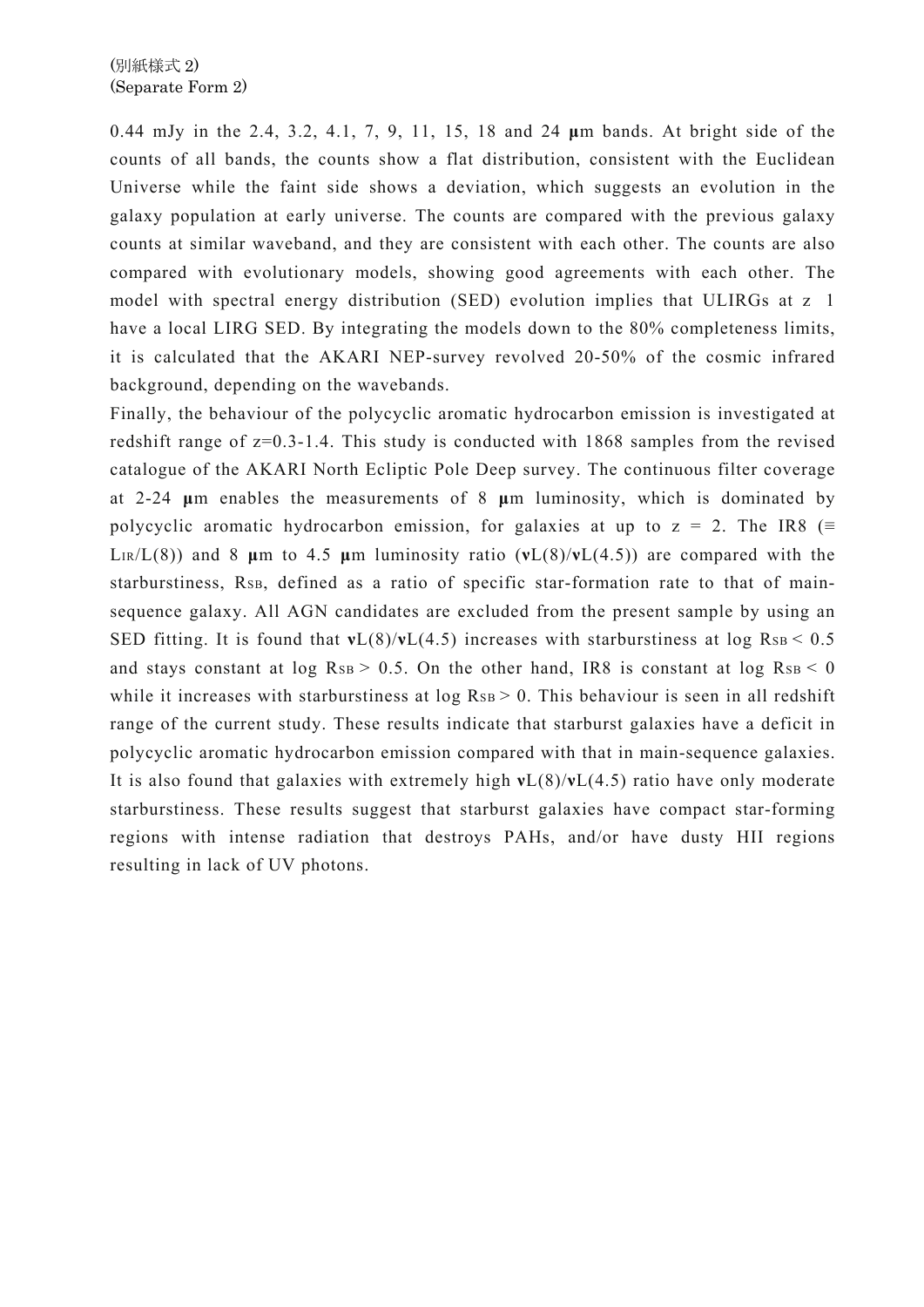## 博士論文の審査結果の要旨

Summary of the results of the doctoral thesis screening

銀河の進化を研究する上で、「赤外線銀河」の役割が重要であることが、赤外線天文衛 星「あかり」やハーシェル宇宙天文台の観測から明らかになってきた。「赤外線銀河」とは、 塵(固体微粒子)に覆われているため可視光では暗いものの、塵からの熱放射が見られる 赤外線では非常に明るい銀河のことである。本研究は、「あかり」で行った北黄極(North Ecliptic Pole; NEP)サーベイ観測のデータを主に用いて、赤方偏移0.3~1.4(約50~80 億年前の宇宙)において、赤外線銀河の性質とその進化について、以下に述べるような新 たな知見をもたらしたものである。

本博士論文は4章からなる。第1章(序章)では、銀河進化史研究の現状と、その中での 赤外線銀河の重要性について紹介すると共に、本研究の主題である多環式芳香族炭化水素 (Polycyclic Aromatic Hydrocarbons; PAH)について述べている。PAHとは、赤外線銀 河の中間赤外線帯に特徴的なスペクトル輝線放射(波長7.7 μmのそれが最も強い)をする ことで知られている炭素原子数10個~数百個の有機物である。PAHからの放射は大変に強 く、銀河からの全赤外線光度の約10%に達する。しかしこれまでの赤外線宇宙望遠鏡の観 測では、装置の制約から赤方偏移1付近の赤外線銀河のPAH放射は統計的に調べられてこ なかった。そこで、「あかり」搭載近中間赤外線カメラ (Infrared Camera; IRC) による NEPの特徴について本論文では論じている。「あかり」IRCによるNEPサーベイでは、波 長2-24 µmを9バンドで連続的にカバーする数千個の赤外線銀河サンプルが得られており、 遠方銀河からのPAH放射量を統計的に調べることができる。

続く第2章では、「あかり」IRCによるNEPディープサーベイ (0.5平方度)で得られた9 バンドの画像を再解析し、新しい天体カタログを構築する研究成果について論じている。 従来のNEPサーベイデータから作成した天体カタログには、画像処理において、幾つか問 題点が残ったままであった(地球からの迷光や明るい天体周辺のゴースト、画像の特定領 域の光応答の時間変動の影響等)。出願者は、全ての画像を詳細に調べ様々な方法を用いて 画像解析を改善し、結果として検出限界を約20%向上させると共に検出の信頼性も99.7% にまで向上させることに成功した。これにより2013年に出願者が世界に公開した新カタロ グでは、掲載された天体数が従来カタログよりも30%近く増加した。

第3章では、前章で出願者が構築した新天体カタログから、IRCの全9バンドそれぞれに ついて銀河カウント(赤外線銀河からのフラックスに対する単位立体角あたりの銀河数) を作成する研究について論じている。このために検出の完全性をシミュレーションで評価 し、銀河系内の星の寄与をモデルからの予想値で差し引いた。得られた銀河カウントは、 個別の波長毎には、従来の観測で得られた銀河カウントと良く一致する。出願者は、9バ ンドの銀河カウントを説明できる新しいモデルの作成も試みている。これはハーシェル宇 宙天文台の観測から見積もられた赤外銀河の光度関数の進化を前提とするが、近中間赤外 線スペクトルエネルギー分布 (Spectral Energy Distribution; SED) の形状をいくつかの パラメータで記述したもので、この結果、遠方の高光度赤外線銀河が、近傍宇宙の比較的